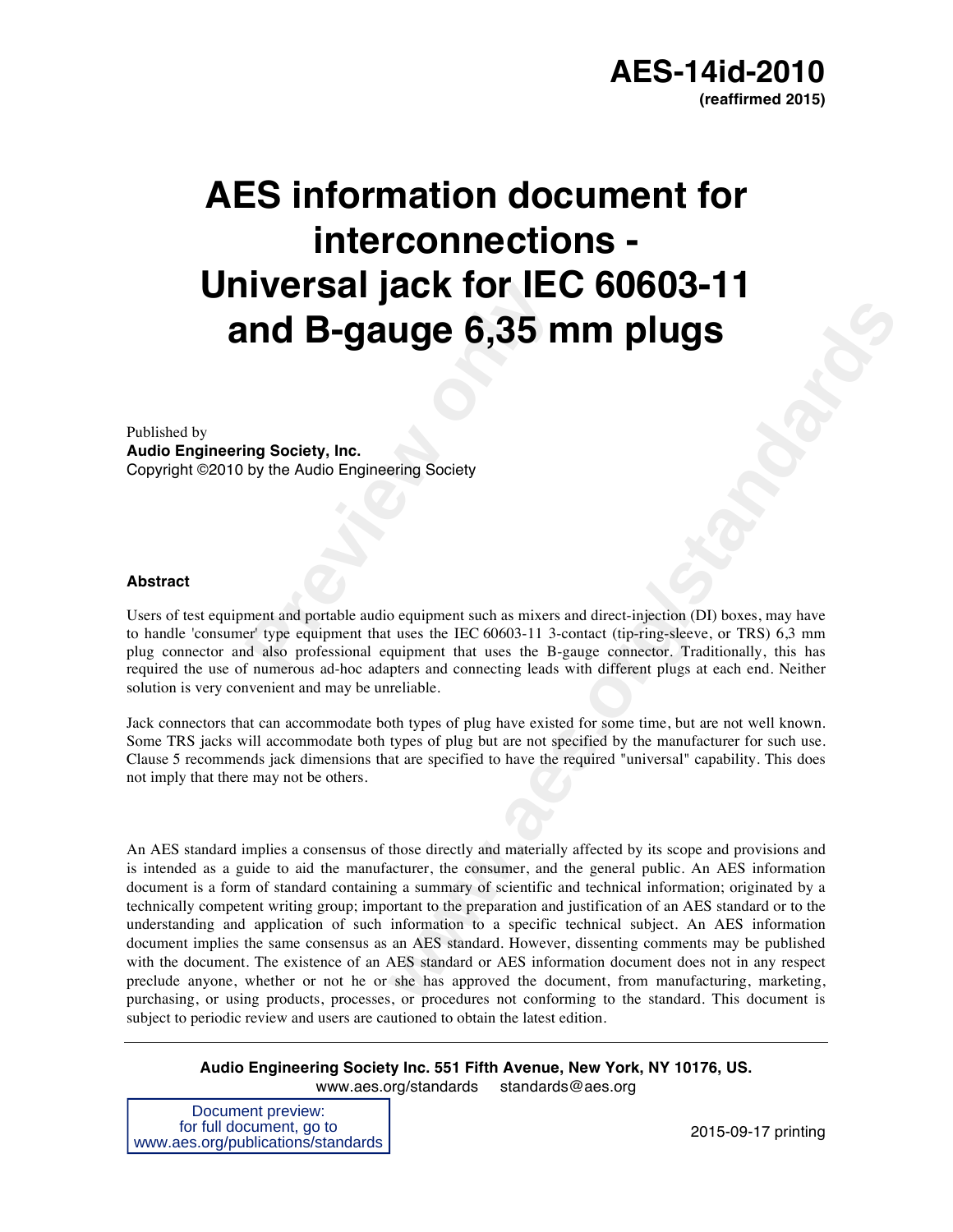# **Contents**

| <b>ROUGH</b> |  |
|--------------|--|
|              |  |
|              |  |
|              |  |
|              |  |
|              |  |
|              |  |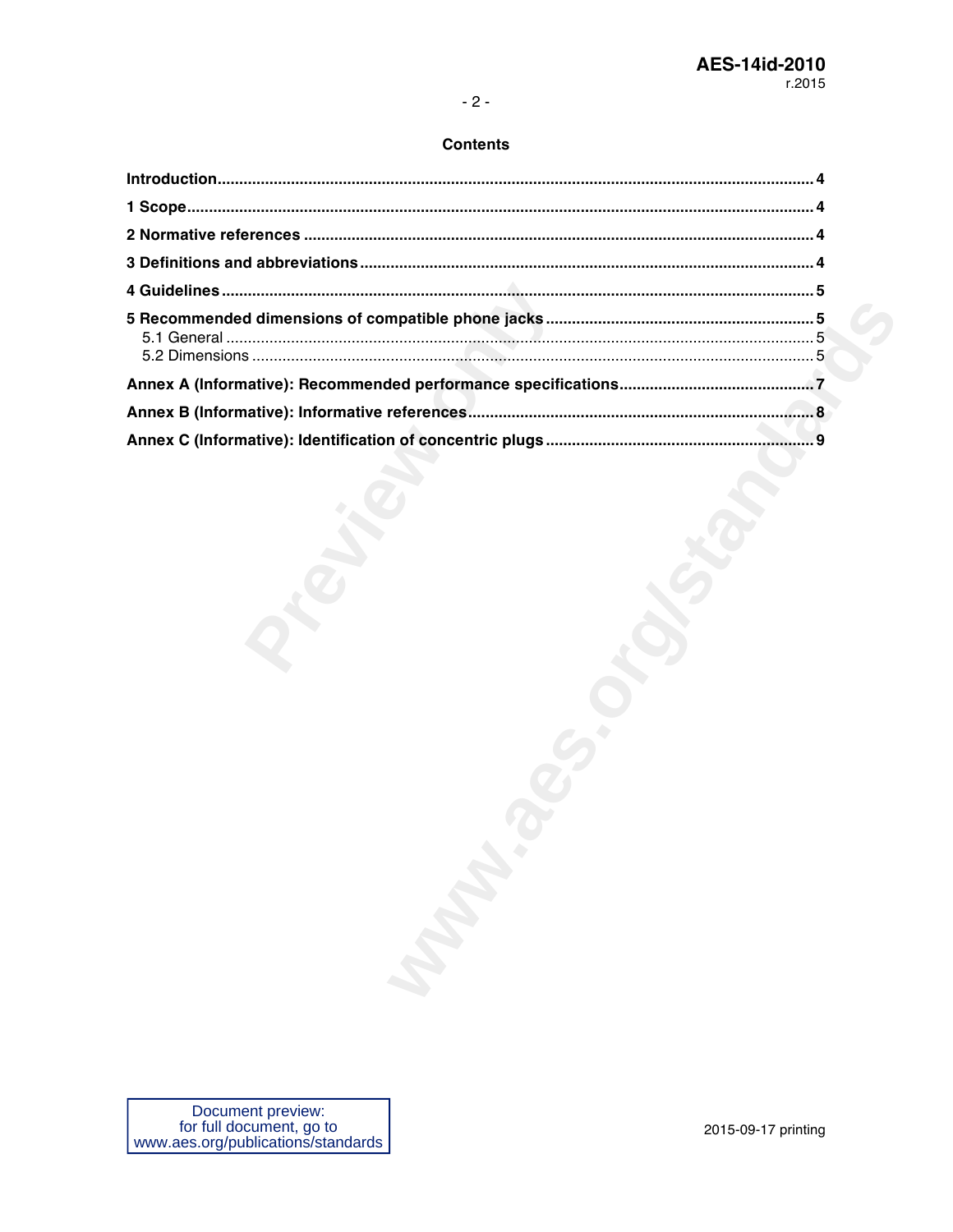#### - 3 -

#### **Foreword**

This foreword is not part of the AES-14id-2010, *AES Information document for interconnections - Universal jack for IEC 60603-11 and B-gauge 6,35 mm plugs*.

The subject of compatibility of jacks and plugs from different standards was discussed in the SC-05-02 working group on Audio connectors of the SC-05 subcommittee on Interconnections.

**Warnetown Commetter Amountaine** The writing group that produced the draft was led by J. Woodgate and included: W. Bachmann, J. Brown, A. Eckhart, M. Natter, B. Olson, R. Rayburn, M. Yonge.

that produced the draft was led by J. Woodgate are, B. Olson, R. Rayburn, M. Yonge.<br>
orking group on audio connectors Ray Rayburn Chair, SC-05-02 working group on audio connectors 2010-07-06

#### **Note on normative language**

In AES standards documents, sentences containing the word "shall" are requirements for compliance with the document. Sentences containing the verb "should" are strong suggestions (recommendations). Sentences giving permission use the verb "may". Sentences expressing a possibility use the verb "can".

Document preview: for full document, go to www.aes.org/publications/standards